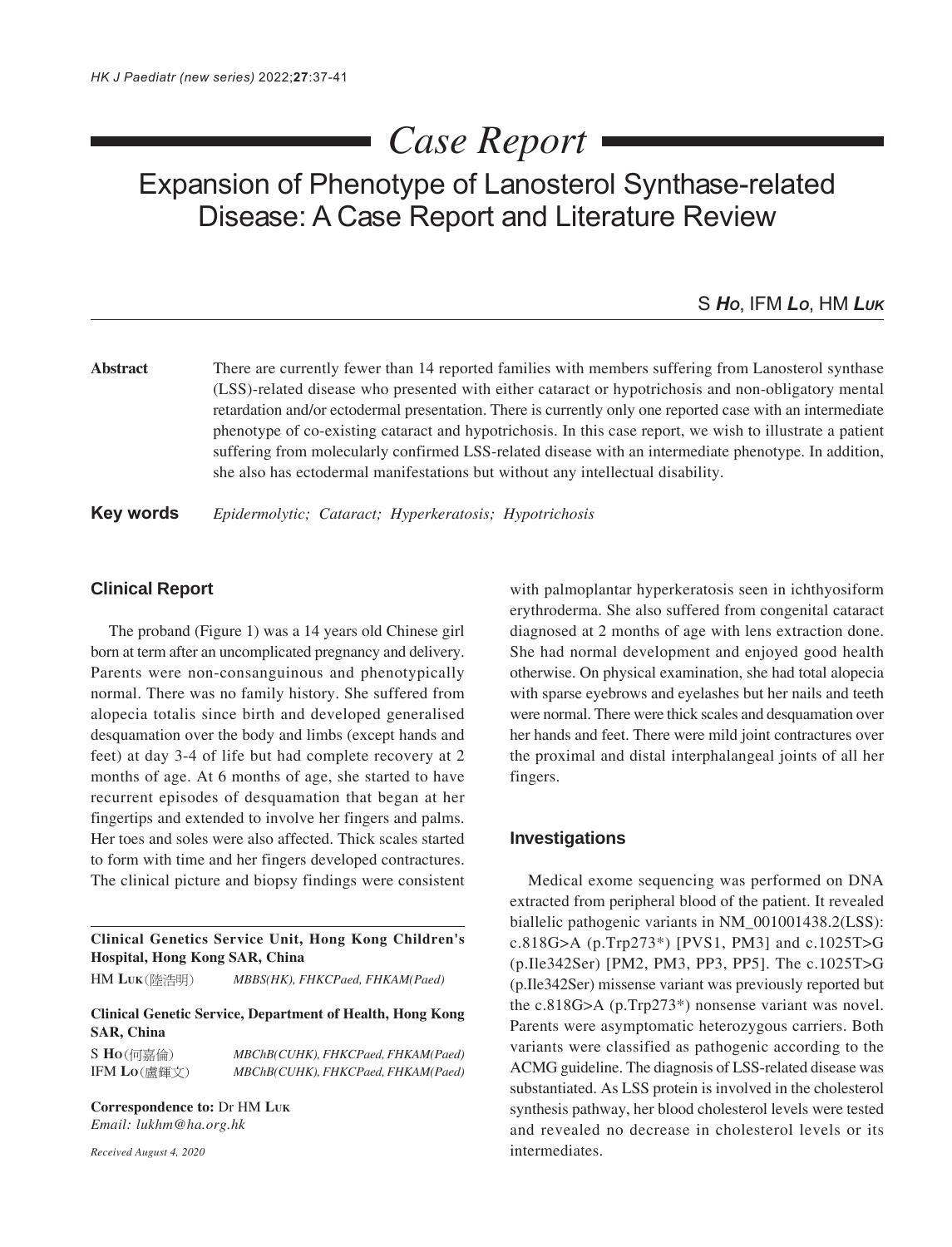## **Discussion**

The LSS protein is involved in the biosynthesis of cholesterol, steroid hormones, and vitamin D. It catalyses the rate limiting step in the conversion of (S)-2,3 oxidosqualene into lanosterol. Mutations of the LSS protein have been reported to be associated with cataract 44 (OMIM 616509) and hypotrichosis (OMIM 618275), both inherited in the autosomal recessive manner. There are also reported patients with intellectual disability and ectodermal manifestations.<sup>1</sup>

Cataract was the first described phenotypical presentation for LSS-related diseases. Two families with

members suffering from cataracts were found to harbour homozygous mutation of the *LSS*. 2 Subsequent in vitro and in vivo experiments proved that the LSS mutants failed to demonstrate any cyclase activity and led to a decrease in lanosterol production. The addition of lanosterol, on the other hand, helped reduce the intracellular crystalline aggregation and increase the transparency of the lens. The notion of LSS-related mutations could cause cataracts was therefore substantiated.

*LSS* mutations related hypotrichosis was reported by Romano et al in 2018.<sup>3</sup> Three families suffering from LSSrelated hypotrichosis simplex were described. LSS played an essential role in hair follicle biology by encoding the



**Figure 1** The proband aged at 10 years old. (a, b) Facial views showing baldness and absence of eyelashes and eyebrows. (c) Palms with hyperkeratosis. (d) Soles with hyperkeratosis.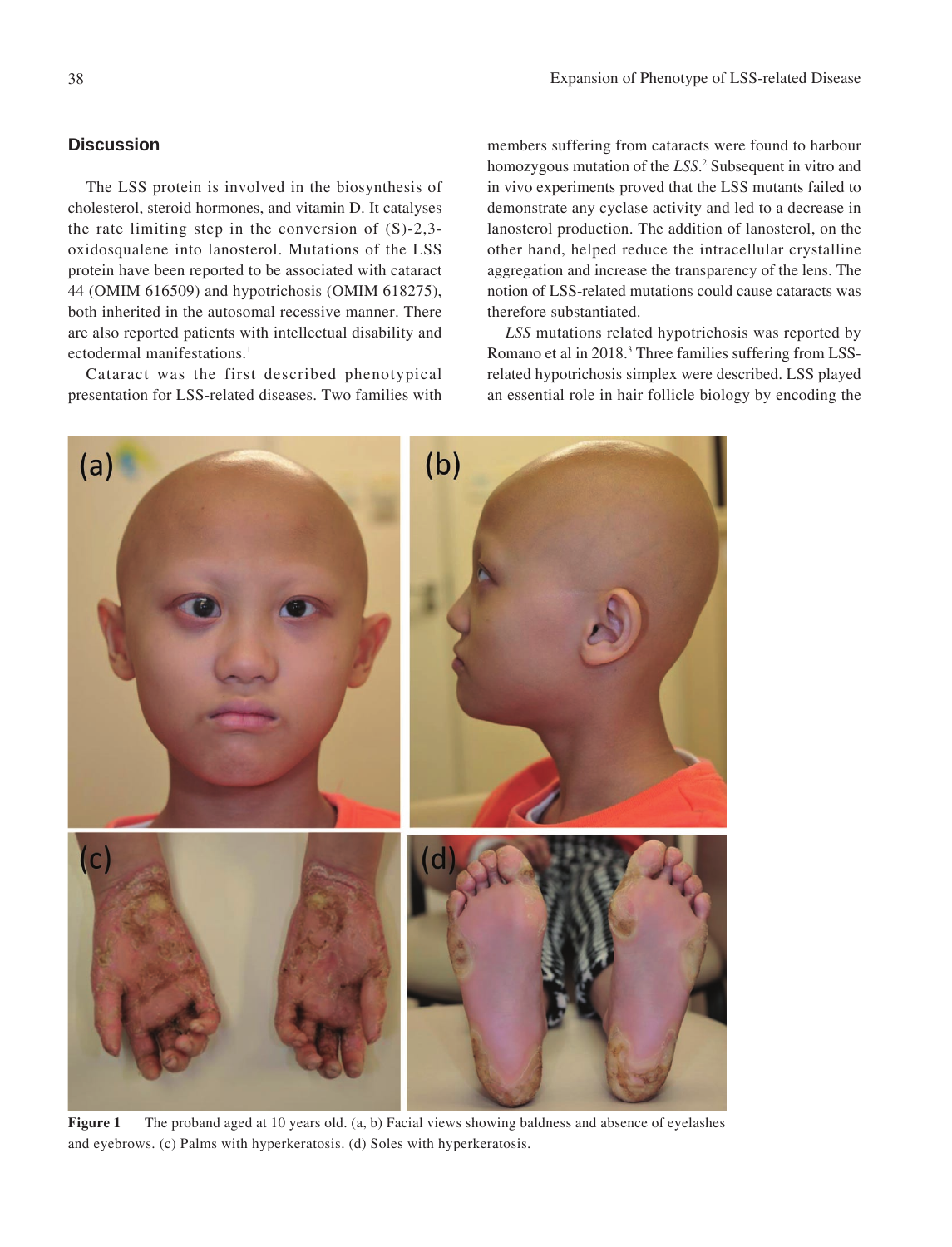key enzyme in the cholesterol biosynthetic pathway. It was postulated by Romano et al<sup>3</sup> that the mutations caused an intracellular mislocalisation of the LSS protein, leading to a degree of cell toxicity only capable of triggering hair follicle damage without disruption of other cholesterol pathways.

However, the notion of *LSS* mutation only capable of causing hypotrichosis was disproved when Besnard et al reported 7 unrelated families with members suffering from LSS-related alopecia and intellectual disability in 2019. In addition, affected individuals with LSS-mutations were also described to have variable ectodermal manifestations (e.g. ichthyosis and erythroderma), genital abnormalities (e.g. hypospadias, micropenis), visual or hearing impairment, variable neurological symptoms and abnormal MRI findings. The article concluded that defects in cholesterol biosynthesis could also lead to male genitalia anomalies and have neurodevelopmental implications.

To date, there were 13 reported families with members suffering from LSS-related diseases worldwide (Table 1). All of them have normal blood cholesterol levels except for one (Table 1). It was postulated there is an alternative pathway for cholesterol homeostasis.<sup>2</sup> Affected members in the same family appear to consistently exhibit same phenotype (i.e. cataract, hypotrichosis with developmental delay or hypotrichosis without developmental delay). However due to the limited number of families involved, whether this could extend to the conclusion of limited intrafamilial variation in expressivity requires further studies. Amongst all affected individuals with LSS-related disease, only one patient reported by Chen et al<sup>4</sup> and our patient has the intermediate phenotype, with coexisting cataract and hypotrichosis. In addition to the intermediate phenotype, our proband also has epidermolytic ichthyosis, palmoplantar type, but without intellectual disability. Interestingly, our proband and the patient reported by Chen et al<sup>4</sup> shared the c.1025T>G mutation. Whether this is a common mutation amongst the Chinese population and whether it contributes to a particular phenotype requires further studies. All the reported mutations appeared to be evenly distributed between the two terminals (Figure 2). It was proposed by Romano et al that the intermediate phenotype in Chen et al's reported patient might be related to the location of the respective nucleotide changes; with one variant in the N-terminus and the other more towards the C-terminus. However, in our patient, both variants were localised towards the N-terminus and thus disproves this hypothesis (Figure 2). Majority of the reported mutations were missense mutations although splice site variants and nonsense variants had also been reported as pathogenic. Further studies are required to arrive at genotypephenotype correlations.



**Figure 2** Schematic diagram of structure of the LSS protein and summary of all reported mutations.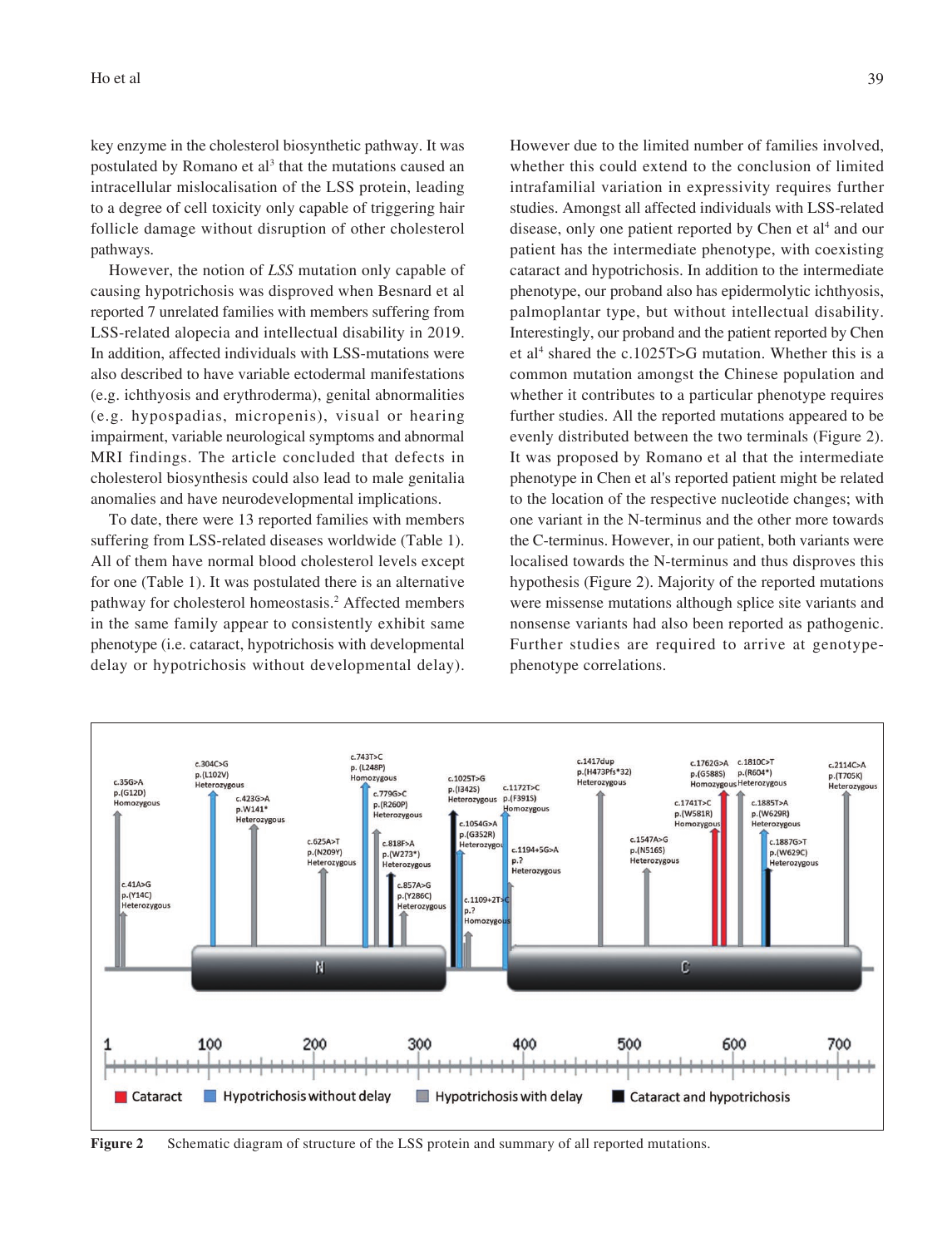| Table 1                     | Summary of clinical characteristics                        |                                                                          |                                               |                                                               |                                                   |                                                                    |                           |                                        |                            |                                                            |                           |                                                            |                                                                      |                   |
|-----------------------------|------------------------------------------------------------|--------------------------------------------------------------------------|-----------------------------------------------|---------------------------------------------------------------|---------------------------------------------------|--------------------------------------------------------------------|---------------------------|----------------------------------------|----------------------------|------------------------------------------------------------|---------------------------|------------------------------------------------------------|----------------------------------------------------------------------|-------------------|
| Family                      |                                                            | $\mathbf{\tilde{c}}$                                                     |                                               | 3                                                             |                                                   | 4                                                                  |                           | in,                                    |                            | $\bullet$                                                  |                           |                                                            |                                                                      |                   |
| Reported by                 | Zhao et al $(2015)^2$                                      | Zhao et al<br>$(2015)^2$                                                 |                                               | Chen et al<br>$(2017)^4$                                      |                                                   | Romano et al<br>$(2018)^3$                                         |                           | Romano et al<br>$(2018)^3$             |                            | Romano et al<br>$(2018)^3$                                 |                           |                                                            | Besnard et al<br>$(2019)^1$                                          |                   |
| Gender                      | $\mathbf{L}$                                               | $\geq$                                                                   |                                               | ⋝                                                             |                                                   | Щ                                                                  | Щ                         | $\geq$                                 | Щ                          | Щ<br>Σ                                                     | ≍                         | ≍                                                          | Щ                                                                    | Щ                 |
| Consanguinity               | ↘                                                          | $\check{}$                                                               |                                               | $\boldsymbol{\mathsf{x}}$                                     |                                                   | $\frac{1}{N}$                                                      | $_{\rm N/A}$              | $\boldsymbol{\mathsf{x}}$              | $\pmb{\times}$             | $\boldsymbol{\mathsf{x}}$<br>$\overline{\mathbf{x}}$       |                           | $\pmb{\times}$                                             |                                                                      | $\mathbf{x}$      |
| Family history              | 2 younger<br>brothers                                      | $\mathbf{x}$                                                             |                                               | $\mathbf{x}$                                                  |                                                   | 1 younger 1 elder<br>sister                                        | sister                    | 1 younger<br>sister                    | brother<br>1 elder         | 1 Sibiling<br>paternal<br>Father,<br>uncle,                |                           | Younger<br>brother brother<br>daughter<br>Son and<br>Elder | 1 younger<br>sister<br>niece<br>and                                  | 1 elder<br>sister |
| Cataract                    |                                                            |                                                                          |                                               |                                                               |                                                   |                                                                    |                           | ×                                      | ×                          | ×                                                          | $\boldsymbol{\mathsf{x}}$ | ×                                                          | $\boldsymbol{\mathsf{x}}$                                            |                   |
| Hypotrichosis               | $\mathbf{N} \mathbf{A}$                                    | $\mathop{\rm N}\nolimits\!mathcal{A}$                                    |                                               |                                                               |                                                   |                                                                    |                           |                                        |                            | ↘                                                          |                           |                                                            |                                                                      |                   |
| Ectodermal manifestation    | $\mathop{\rm NA}\nolimits$                                 | $N\!A$                                                                   |                                               | ×                                                             |                                                   |                                                                    | ×                         | $\mathbf{x}$                           | $\pmb{\times}$             | ×                                                          |                           | ×                                                          | Ichthyosis                                                           | ×                 |
| Developmental delay         | $\mathbf{N} \mathbf{A}$                                    | $N\!A$                                                                   |                                               | $\overline{\mathbf{x}}$                                       |                                                   |                                                                    | $\boldsymbol{\mathsf{x}}$ |                                        | ↘                          | ×                                                          |                           | ×                                                          | ↘                                                                    | ↘                 |
| Genital abnormalities       | $_{\rm N A}$                                               | N/A                                                                      |                                               | Micropenis                                                    |                                                   |                                                                    | $\boldsymbol{\mathsf{x}}$ | ×                                      | ×                          | ×                                                          | ×                         | ×                                                          | ×                                                                    |                   |
| Blood cholesterol profile   | $\mathop{\rm NA}\nolimits$                                 | $_{\rm N/A}$                                                             |                                               | Normal                                                        |                                                   | NA                                                                 | N/A                       | N/A                                    | $\mathop{\rm NA}\nolimits$ | Normal for all affected                                    | individuals in the family |                                                            | Normal                                                               | Normal            |
| LSS mutation                | Homozygous<br>c.1762G>A                                    | Homozygous<br>c.1741T>C                                                  |                                               | Heterozygous<br>c.1025T>G                                     |                                                   | Homozygous<br>c.1172T>C                                            |                           | Heterozygous<br>c.625A > T             |                            | c.304C>G (p.L102V)<br>Heterozygous                         |                           |                                                            | Heterozygous<br>c.1547A>G                                            |                   |
|                             | (p.G588S)                                                  | (p.W581R)                                                                |                                               | c. 1887G>T<br>(p.W629C)<br>(p.1342S)                          |                                                   | (p.F391S)                                                          |                           | (p.N209Y)<br>$(p.W141*)$<br>c.423G > A |                            |                                                            | c.743T>C (p.L248P)        |                                                            | c.2114C > A<br>(p.T705K)<br>(p.N516S)                                |                   |
| Location                    | C-term                                                     | $C$ -term                                                                |                                               | Towards N-term<br>C-term                                      |                                                   | C-term                                                             |                           | N-term                                 |                            | N-term                                                     |                           |                                                            | C-term                                                               |                   |
| Family                      | $\infty$                                                   | $\bullet$                                                                |                                               | $\mathbf{u}$                                                  |                                                   | $\Xi$                                                              |                           | $\overline{12}$                        |                            | $\mathbf{13}$                                              |                           |                                                            | $\overline{1}$                                                       |                   |
| Reported by                 | Besnard et al<br>$(2019)^1$                                | et al<br>Besnard<br>$(2019)^1$                                           |                                               | Besnard et al<br>$(2019)^1$                                   |                                                   | Besnard et al<br>$(2019)^1$                                        |                           | Besnard et al<br>$(2019)^1$            |                            | $(2019)^5$<br>$Li$ et al                                   |                           |                                                            | Our patient                                                          |                   |
| Gender                      | Σ                                                          | $\mathbb{Z}$                                                             | Σ                                             | Σ                                                             | Σ                                                 | Σ                                                                  |                           | $\mathbf{r}$                           |                            | $\mathbf{L}$<br>$\mu$                                      | 工                         |                                                            | Щ                                                                    |                   |
| Consanguinity               |                                                            |                                                                          | ↘                                             | $\boldsymbol{\mathsf{x}}$                                     | $\boldsymbol{\mathsf{x}}$                         | $\boldsymbol{\mathsf{x}}$                                          |                           | ↘                                      |                            | $\boldsymbol{\mathsf{x}}$<br>$\mathbf{x}$                  | ×                         |                                                            | $\mathbf{x}$                                                         |                   |
| Family history              | brother<br>1 elder<br>1 younger<br>sister                  | Younger<br>brother                                                       | Elder<br>sister                               | Younger<br>brother                                            | brother<br>Elder                                  | $\mathbf{x}$                                                       |                           | ×                                      |                            | 3 affected sisters                                         |                           |                                                            | $\mathbf{x}$                                                         |                   |
| Cataract                    | $\pmb{\times}$<br>$\pmb{\times}$                           |                                                                          | $\mathbf{x}$                                  | $\pmb{\times}$                                                | $\pmb{\times}$                                    | ×                                                                  |                           |                                        |                            | ×<br>×                                                     | ×                         |                                                            |                                                                      |                   |
| Hypotrichosis               | ↘<br>↘                                                     |                                                                          | ↘                                             | ↘                                                             | ↘                                                 |                                                                    |                           |                                        |                            | ↘                                                          |                           |                                                            |                                                                      |                   |
| manifestation<br>Ectodermal | $\boldsymbol{\mathsf{x}}$                                  | at adolescence<br>S.<br>Follciular<br>Ichthyosi<br>keratosis<br>at birth | Ichthyosiform *<br>erythroderma<br>congenital |                                                               | $\boldsymbol{\mathsf{x}}$                         |                                                                    |                           | Icthyosis                              |                            | Papular lesions for all<br>affected individuals            |                           |                                                            | lchthyosis, PS type<br>Epidermolytic                                 |                   |
| Developmental delay         |                                                            | ↘                                                                        |                                               |                                                               |                                                   |                                                                    |                           |                                        |                            | ×                                                          | ×                         |                                                            | ×                                                                    |                   |
| Genital abnormalities       | ×<br>Hypospadias                                           | $\boldsymbol{\mathsf{x}}$                                                | $\pmb{\times}$                                |                                                               | Hypospadias Hypospadias *                         |                                                                    |                           | $\mathbf{x}$                           |                            | ×<br>$\pmb{\times}$                                        | ×                         |                                                            | $\pmb{\times}$                                                       |                   |
| Blood cholesterol profile   | N/A<br>$\stackrel{\triangle}{\geq}$                        | Low                                                                      | Normal                                        | N/A                                                           | $\mathop{\rm N}\nolimits\!mathop{\rm A}\nolimits$ | Normal                                                             |                           | N/A                                    |                            | N/A for the family                                         |                           |                                                            | Normal                                                               |                   |
| LSS mutation                | c.779G>C (p.R260P)<br>$c.1194+5G > A(p.?)$<br>Heterozygous | c.1109+2T>C (p.?)<br>Homozygous                                          |                                               | $c.1810C > T (p.R604*)$<br>c.857A>G (p.Y286C)<br>Heterozygous |                                                   | (p.H473Pfs*32)<br>Heterozygous<br>c.1417dup<br>(p.Y14C)<br>c.41A>G |                           | Homozygous<br>(p.G12D)<br>c.35G>A      |                            | c.1885T>A (p.W629R)<br>c.1054G>A (p.G352R)<br>Heterozygous |                           |                                                            | Heterozygous<br>c. 1025T>G<br>$(p. W273*)$<br>c.818 G>A<br>(p.1342S) |                   |
| Location                    | Towards C-term<br>N-term                                   | Towards                                                                  | N-term                                        | $C$ -term<br>N-term                                           |                                                   | C-term<br>N-term                                                   |                           | N-term                                 |                            | Towards N-term<br>$C$ -term                                |                           |                                                            | Towards N-term<br>N-term                                             |                   |